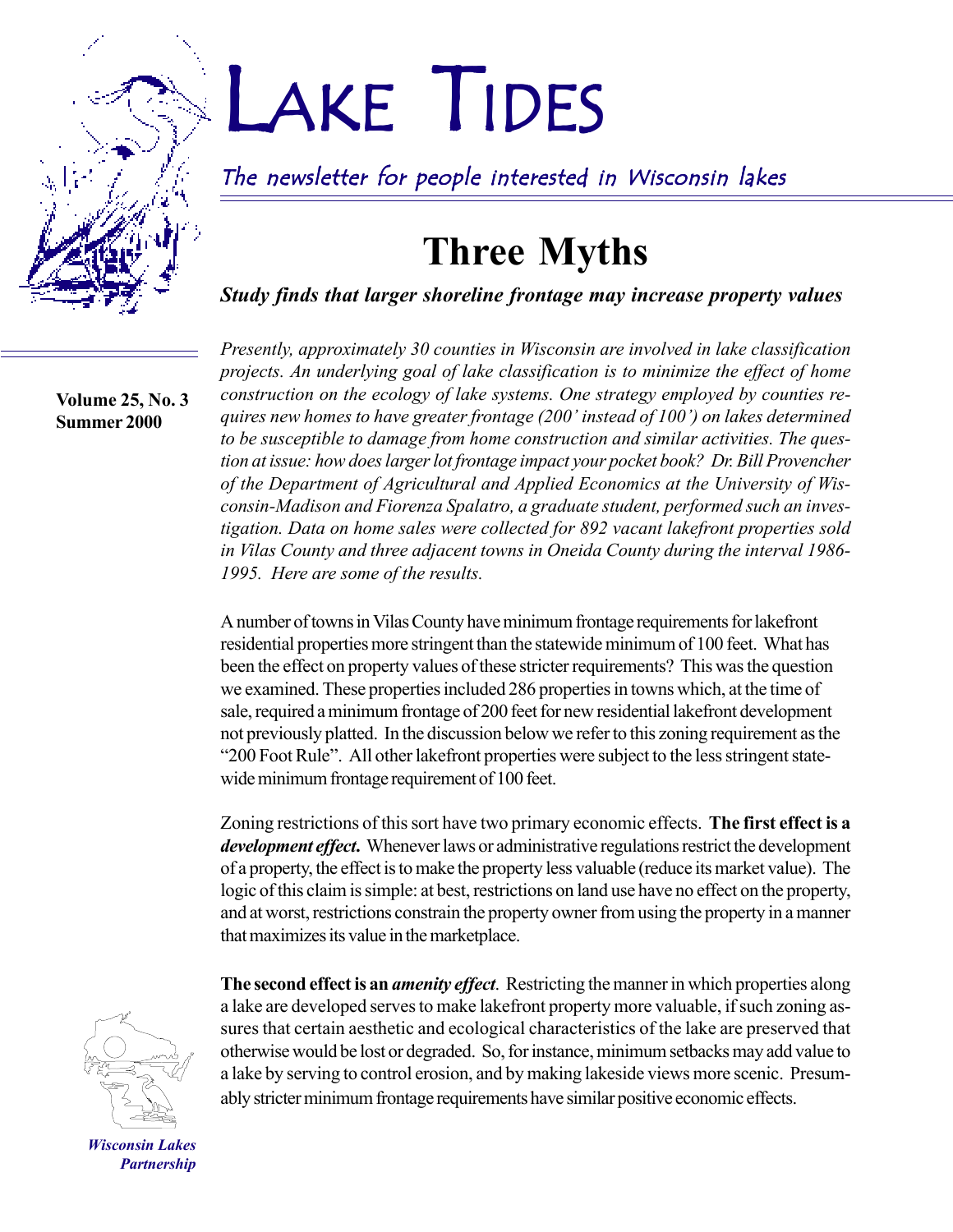*In our sample, the average effect of the 200 Foot Rule is to increase the value of frontage on undeveloped lots by 12.3% (\$24.05 per foot).*

These two effects are countervailing economic forces. Even as minimum frontage zoning serves to reduce property values via the development effect, it serves to increase property values via the amenity effect. The upshot is that whether minimum frontage requirements have a positive or negative effect on property values is an empirical question. That is, it is a question that cannot be decided by force of economic logic, but instead must be investigated using real world data.

To examine the effect of the "200 Foot Rule"

on the sale price of a property, we used a statistical technique called **hedonic valuation**. The principle underlying hedonic valuation is the same as that underlying property tax assessment. Namely, that a property is a bundle of characteristics, each of which adds incrementally to the value of the property. So, for instance, a property on a lake is worth more than a property off a lake, and a residential property with

two bathrooms is worth more than a residential property with only one bathroom. The distinguishing feature of the hedonic valuation method is that the increment to the property price contributed by a particular property characteristic is determined statistically using data on property prices and property characteristics. In the case at hand, we let our data on property sales in Vilas and Oneida counties identify how different property characteristics contribute to the price of a property. In particular, we let the data answer the central question of the research: does the property characteristic, "Property is on a lake regulated by the 200 Foot Rule", increase or reduce the value of a property?

As it turns out, there is no clear-cut answer to this question; it depends on the property. For those properties already platted at less than 200 feet, the effect of the 200 Foot Rule is to raise the value of a parcel due to the amenity

effect. For those properties with more than 200 feet of frontage, the effect is ambiguous, due to the competing development and amenity effects. Nonetheless, the overall effect appears to be positive. In our sample, the average effect of the 200 Foot Rule is to increase the value of frontage on undeveloped lots by 12.3% (\$24.05 per foot). The effect for any particular parcel is, of course, subject to the particular circumstances of the parcel – the size of the lake, the current level of development on the lake, and so on.

The analysis sheds light on three significant myths about lakefront zoning. All of these myths concern the argument that lakefront zoning is the source of economic loss because it creates scarcity of lakefront housing. But a focus on "scarcity" is misplaced, and clouds the real economic issue, which is the interplay of the development and amenity effects. The total amount of lake frontage does not change. What changes is how property owners

can develop their property, and this change is encompassed in the development effect.

The first myth is that zoning necessarily increases the average price (per foot of frontage) of lakefront property in a region by making lakefront "scarce". This is not true. When the amenity effect is small or nonexistent, it remains possible that the negative development effect on those properties directly affected by a zoning restriction causes a reduction in the overall average price of lakefront property.

The second myth is that an increase in the average price of lakefront property in a region due to zoning restrictions is evidence of an economic loss due to zoning. This myth is predicated on the assumption that high propperty prices due to zoning arise because zoning artificially increases the scarcity of housing. But as noted above, zoning may serve to preserve certain amenities -scenic views, pristine lakes, and so on  $-$  that are valuable to

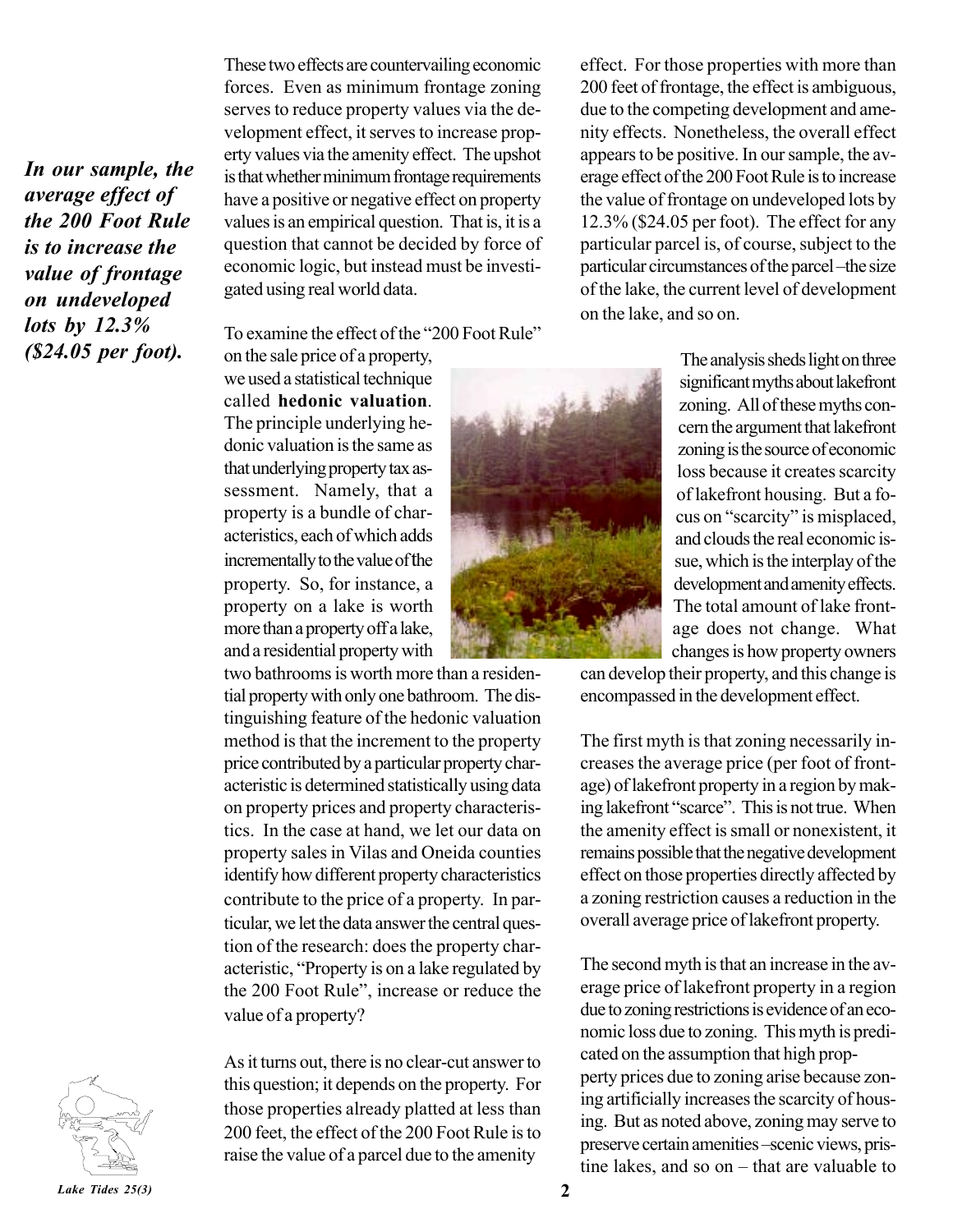people. The preservation of such amenities, and the value that lakefront property owners place on them, is a source of economic gain that causes property values to rise.

The third myth is that by examining the effect of zoning on *average* property prices in a region, one can discern whether the zoning ordinance is the source of an economic gain or loss. An increase in average property prices tells us nothing. The only way to determine whether zoning generates an economic gain or loss is to evaluate the price difference between parcels on lakes controlled by the zoning restriction and parcels on lakes free of the zoning restriction. If this difference is positive  $\rightarrow$  if, in other words, the average property price on lakes with the restriction is higher than the average property price on lakes without-then the incremental effect of the zoning restriction is positive, and extending the restriction to additional lakes would generate additional economic gains. On the other hand, if this difference were negative then removing the zoning restriction from at least some lakes would generate economic gains.

*By Dr. Bill Provencher, Dept. of Agricultural and Applied Economics, University of Wisconsin, Madison.*

*What is a lakeís value? The economics of Wisconsinís lakes and water resources is complex. One thing is sure-the price we are willing to pay for waterfront property is increasing at an astonishing rate. Look for more articles on the economics of water in future issues of Lake Tides.*

*The economics of Wisconsinís lakes is complex.*

#### **Old Friends**

*Have you ever said good-bye to a person with whom you shared a significant part of your work life?... a person with whom you worked through the good times and the difficult times?... a person with whom you worked through the long hours and late nights when you thought no one in the world appreciated your efforts? Well, all of us here in the Wisconsin Lakes Partnership and at Lake Tides must do just that. A number of our friends and colleagues have made decisions to move on.*

**Dorothy Snyder** has been at the UWEX/ UWSP Lakes office for the past seven years. She has played a critical role in all aspects of the Wisconsin Lakes Partnership program, ensuring that lake educational materials were delivered in a timely fashion and that the annual state Lakes Conference was a consistent success. Dorothy also held the position of Project WET coordinator over the past year. Dorothy's charm, intelligence and conscientious work ethic will be sorely missed.

**Bob Young**, DNR Lakes Coordinator for the Northern Region (based in Rhinelander), has been a joy to know and work with. For the past decade Bob has been indispensable to the success of the Lakes Partnership. Bob covered all aspects of lakes management, from limnology to lake fairs, to grant dollars and organizational assistance.

**Scott Szymanski,** DNR Lakes Biologist in the Northeastern Region, has also made the tough career choice to move on. This talented young man has built a reputation for always being willing to go the extra mile to assist folks with their lake management issues.

After nearly a decade of little staff turnover within the Wisconsin Lakes Partnership, the past year has seen a number of changes. **Tim Rasman**, DNR Lakes Coordinator for the Northeast region, based in Green Bay; **Jim Leverance,** DNR Lakes Coordinator for the South Central Region, based in Madison; **Bob Wakeman,** DNR Lakes Coordinator in the South Eastern Region, based in Milwaukee, have all changed positions. All of these individuals have made tremendous contributions and have been vital to the success of the Wisconsin Lakes Partnership program. Some of these positions have been refilled; other positions remain vacant.

There is insufficient space to say all that should be said about the dedication and talent of these people. One thing is sure: the lakes in this great state and the people that love and care for them are better off as a result of these individuals' dedication. We will miss you all and we wish you the best of luck in the years ahead.

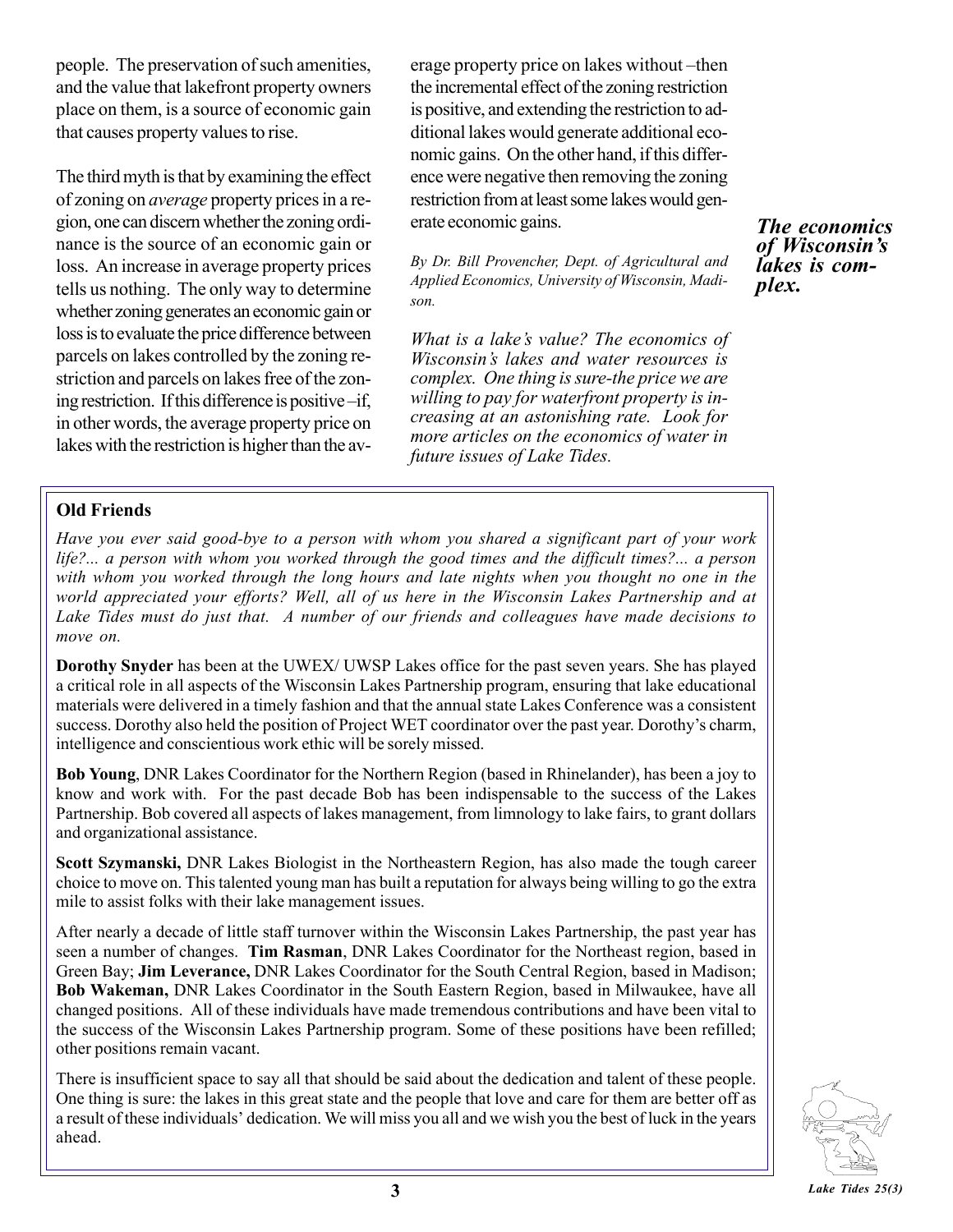## **Leaving a Legacy: Thank You, Mrs. Wolter** *.*

*A recent acquisition by the Wisconsin Chapter of The Nature Conservancy has protected a sub*stantial piece of Wisconsin's "North Woods" and some of its wildest lakes.

On June 23, The Nature Conservancy completed its acquisition of 2,189 acres of land in Presque Isle Township in Vilas County. The acquisition will bring long-term protection to a large block of northern forest and 15 wild lakes and ponds, an increasingly rare commodity in northern Wisconsin today.

The Conservancy acquired the land from Mrs. Catherine Wolter, a long-time resident of the Presque Isle area. The Wolters have owned and cared for the property for 58 years, limiting the amount of fishing and the use of motorized vehicles on the lakes. As a result, the lakes host a rich diversity of fish and other aquatic species. The surrounding forests provide habitat for many native plants and wildlife, including loons, osprey, otters, fishers, bears, and timber wolves.

Commenting on the sale of the land, Mrs. Wolter's son, Carl, said, "Mom has instilled her love of the land in her children and her grandchildren, and that's why we're very happy that it will be protected by The Nature Conservancy."



Mrs. Wolter donated approximately 25% of the value of the land to The Nature Conservancy. To honor her long-time stewardship of the land and her generous gift, the Conservancy has designated the parcel as the Catherine Wolter Wilderness Area.

 ìWe are grateful to Mrs. Wolter and her family for their stewardship of the land over the last 58 years," said Mary Jean Huston, State Director of The Nature Conservancy's Wisconsin Chapter. "It is thanks to private landowners like the Wolters that the Conservancy still has opportunities today to protect some of Wisconsin's most scenic and biologically rich lands."

The Nature Conservancy, a national non-profit conservation organization with chapters in all 50 states, is committed to safeguarding natural habitats and native plants and wildlife. The organization often purchases critical natural lands—or development rights to the land—and works with private landowners and local conservation groups to ensure their long-term conservation management. The Wolter acquisition is significant because it will protect 36,000 feet of undeveloped shoreline on 15 wild lakes and ponds in northern Wisconsin.

Commenting on The Nature Conservancy's recent acquisition, Wisconsin Department of Natural Resources Secretary George Meyer said, "The Department of Natural Resources considers this purchase by The Nature Conservancy to be particularly significant because of the outstanding ecological values of the site. Large parcels of forest land and undeveloped lakes are a rare feature in Wisconsin, and this property contains both."



The land acquired from Mrs. Wolter is part of a larger area, referred to as the Border Lakes area by The Nature Conservancy, which spans about 24,000 acres in Vilas County. It is one of the best remaining examples of a large, relatively undisturbed forested glacial lake ecosystem. The forest, which harbors some white pines up to 400 years old, is interspersed with wetlands, spring-fed ponds, many wild lakes and streams.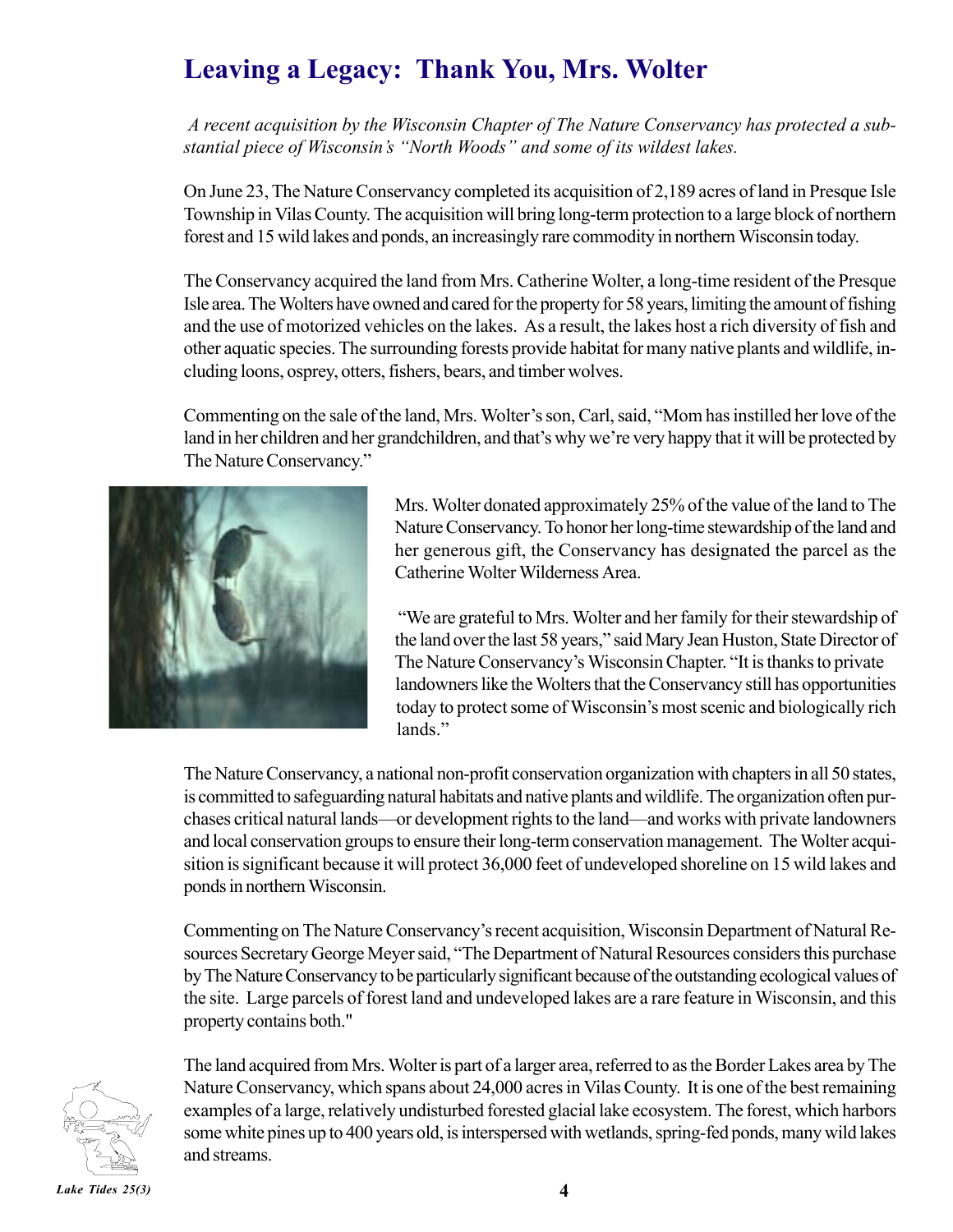The Border Lakes area links the one-million-acre Ottawa National Forest, located to the north in Michigan, and the 220,000-acre Northern Highland-American Legion State Forest, located to the south in Wisconsin. As a link between these protected areas, the Border Lakes serves as a travel corridor for large ranging mammals including timber wolves and possibly moose and Canada lynx.



As with most other Nature Conservancy properties in Wisconsin, the land acquired from the Wolters will be open to the public for lowimpact recreational activities, including hiking, birdwatching, and photography, beginning sometime in the spring of 2001. This fall, Conservancy stewardship staff will post the boundaries to avoid trespass onto neighboring landowners' property by visitors to the site. The organization will also develop a management plan in the next six months, which will guide how the property may be used.

The Nature Conservancy will apply for a Wisconsin Stewardship Fund grant to assist in the acquisition of this parcel. The remaining funds will be raised privately. The Wisconsin Stewardship Fund was estab lished by the Legislature in 1990 and was recently renewed for the next ten years. When the Legislature and Governor renewed the pro-

gram in 1999, they listed protecting our remaining undeveloped "wild lakes" like those found on the Wolter property to be one of the top priorities for the new program. The Stewardship program provides funds for Department of Natural Resources land acquisitions and also provides cost share grants to qualified non-profit conservation groups and local governments to purchase important conservation and recreation properties. The Nature Conservancy has received Stewardship cost share grants at several of its projects throughout the state.

*Contributed by Cate Harrington, Director of Communications and Outreach, The Nature Conservancy. Aerial photograph by Dr. Ted Cline.*

*This project represents just one example of a growing trend to protect open space and ecologically significant parcels through the sale or donation of land and conservation easements. Look for additional articles on these voluntary land protection strategies in future issues of Lake Tides.*

#### **New Friends**

The Wisconsin Lakes Partnership welcomes two new individuals to the UWEX Lakes Office at UW-Stevens Point. **Mary Pardee** has assumed responsibility for Project WET (Water Education for Teachers). Mary's professional career and educational background have focused on youth and environmental education. You can contact Mary at 715/346-4978 or by email at mpardee@uwsp.edu.

**Kathy Ziemann** has moved into the position of office manager and program assistant for the UW-Stevens Point, UWEX Lakes Partnership office. Kathy can be reached at 715/346-2116 or by email at kzeimann@uwsp.edu. Kathy comes to Stevens Point after working in state service for 15 years in Madison.

Both women bring a wealth of experience and talent to the Lakes Program. They are delighted to be here and look forward to meeting and working with Wisconsin's many enthusiastic lake stewards.

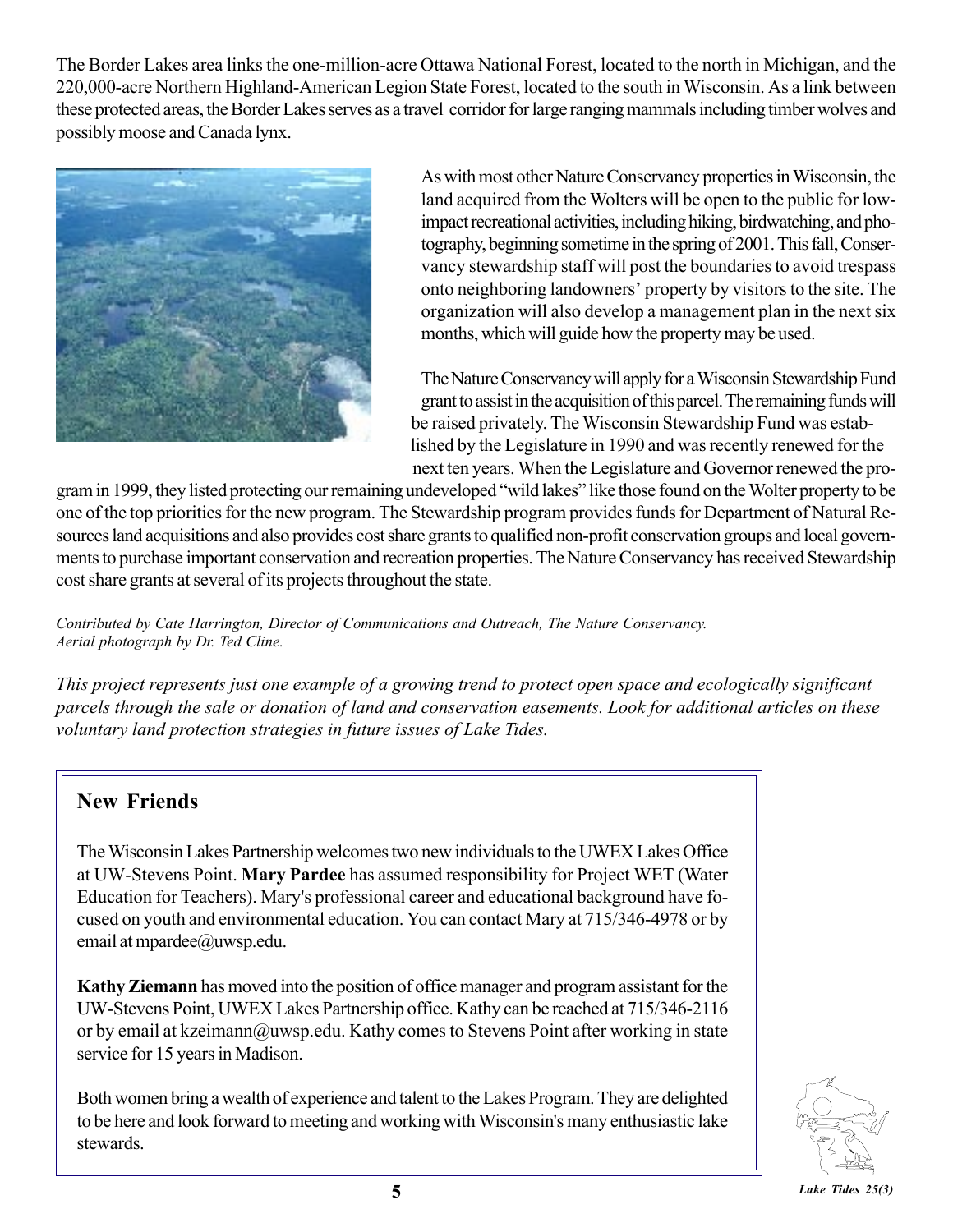# From Cable to Cable: A Farewell Message from Lowell Klessig

Twenty-six years ago I helped organize and spoke at the first lake management conference for citizens, which was held in Cable, Wisconsin. On June 29, 2000 I provided the keynote presentation at the Northwest Wisconsin Lake Fair-a citizen-organized and well-attended conference in Cable, Wisconsin. That was the last presentation I will be giving to lake property owners. I hope to spend a year or so organizing a woodland owners educational program and then retire from UW-Extension.



Those two Cables span most of my adult life. The professional centerpiece of that life has been working with more than 600 lakeshore communities in the state. It has been gratifying to watch citizen leadership develop and local lake management organizations mature. But most gratifying has been all the personal relationships that have grown beyond a simple educator-student relationship.

I appreciate and want to thank all of you for the recognition you've given me over the years. Wonderful as it is to be formally recognized by the people I have served, the personal expressions from many of you are the most appreciated. I want to say a special farewell to the Wisconsin Lake Leaders Insti-

tute participants. Of all my professional work, leadership development is my favorite because of the long-term community benefits and because of the long-term bonds that continue beyond graduation. The greatest compliment to any Extension Teacher is to see his/her students interested and capable of teaching and organizing themselves – and the Lake Leaders certainly are doing that.

#### **Preparing for a Positive Future**

I can talk to you about a positive future for lakes, but only you can make that future positive. As a basic premise, I believe there are two realities. We can't put more people on our lakes for recreation (or that point is fast approaching). We can't put any more people on our shorelines – it's all gone. So what are we going to do with all the people who want to use lakes? Two out of three Wisconsin residents use lakes each year  $-\text{plus all}$  the out-of-state folks.

In the past we have thought about lakes primarily as places to recreate or to live. In the future we will have to think about lakes in terms other than watercraft horsepower and expensive shoreline real estate.

These economic drivers will not go away. They will relentlessly drive us to a pathetic low common denominator unless we reconceptualize what lakes mean. A positive future for lakes is possible if we can implement the following seven strategies:

• We help people see lakes – see lakes from roads, vistas, parks and waysides like the Finnish have on virtually every lake/road interface. Many more people can use a lake aesthetically than can recreate on it or live around it. Even now more people use lakes for natural beauty and solitude than for any other reason

• We help people learn and enjoy the history and culture of lakes and rivers and the people who have used them. The Lake Fairs are an example. Heritage tourism is another.

We provide opportunities for people to participate in ecological protection and restoration. The current popularity of shoreland restoration is a hopeful sign. There are many other possibilities.

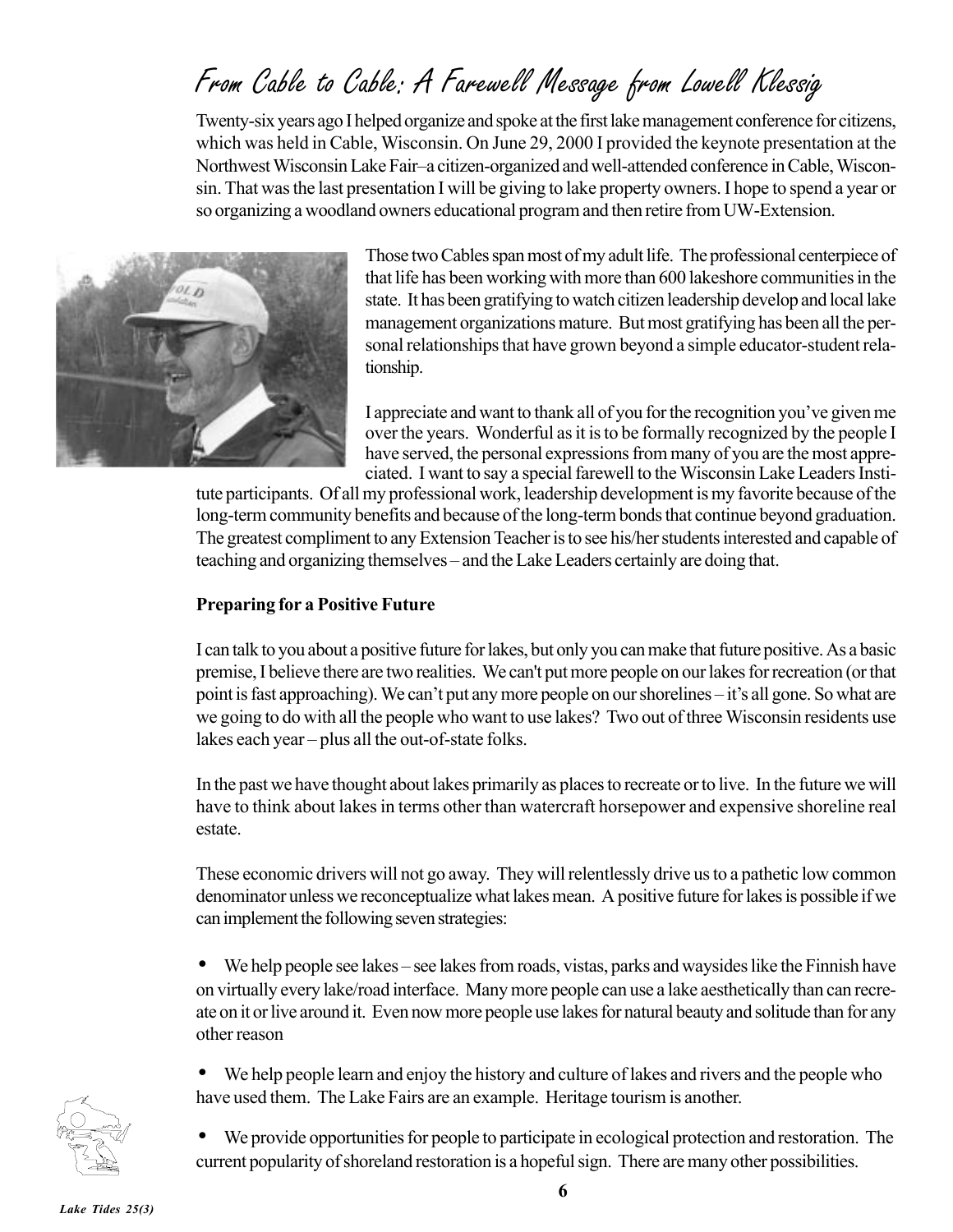$\bullet$  We celebrate the emotional content of lakes – too often we put down emotions as irrational or unscientific. Emotions make life worth living. Even engineers sometimes have emotional responses. Lakes have tremendous emotional content for our ties to nature and for the place where we spend the best times of our lives with family and friends. They are dear to us and that is pure emotion. And it should be celebrated not put down. Lake planning should encourage such emotionalism by protecting and redeveloping the situation in which emotional attachment to the lake can flourish.

We set aside special time and special places when and where the lake can have spiritual meaning for people like Thoreau who find lake and shoreline to be places for worship. These might include islands, peninsulas, cathedral shoreland forests, or wild lakes.

• We redefine water-based recreation as a privilege like driving on public highways rather than as a right to use public water. We refocus the Public Trust Doctrine toward protecting the quality of the opportunity to use the privilege rather than the basis of a right to use public water with any watercraft at any speed at any time. We should combine a boating license with the highway operator's license and adopt the same unified point system, same alcohol standard, same eyesight standard, and a driving test. Thus, if you get a ticket for your behavior on the water or have an accident, it affects your general driving points and your insurance.

• We redefine lake property ownership as a special heritage and responsibility to care for the shoreline, protect vegetation, make building and lighting as inconspicuous as possible. Riparians are a special group of people with special responsibility. There should be pride in how well that responsibility is carried out rather than a conspicuous effort to show off wealth.

### **Upcoming Events!**

**Aug. 4: Polk County Assoc. of Lakes & Rivers,** Annual Meeting at Balsam Lake.

**Aug. 12:** Florence County UW-Extension is hosting a **Shoreland Preservation & Restoration workshop** on Sat. Aug. 12 at the Florence County Resource Center in Florence. This workshop will discuss: 1.) benefits of restoring shoreline buffers for wildlife habitat, aesthetics, and water quality protection; 2.) how to design and apply a successful restoration project at your property; 3.) how water classification projects will help achieve local lake protection goals; and 4.) shoreland regulations that protect our public waters, and who to call for permits or questions during your project. Please call Kathy Johnson, Florence County UWEX, at 715-528-4480 for more information.

**August 26.** Rock Lake Improvement Association, Jefferson County, is sponsoring a Lake Fair. Please call Patricia Cicero, Land Conservation Dept., at 920-674-7110 for more information.

**Sept. 9: The Wisconsin Lake Leader Regional Workshop** is designed to explore how we can help to ensure that our impacts will benefit both the lake ecosystem and future lake users. The workshop will be held 9 am-4 pm, Saturday, Sept. 9th at the Trees for Tomorrow Education Center in Eagle River. Pre-registration is required by Sept. 1st. Please call WAL at 800-542-5253 or 608-662-0923.

**Sept. 16: Southeast Wisconsin Lakes Workshop** will be held Saturday, Sept. 16<sup>th</sup>, at the Washington County Fairgrounds. Call Wisconsin Association of Lakes at 800-542-5253 or 608-662-0923 with questions. Sponsored by SER Lake Leaders, SEWRPC, DNR, UWEX, 4-H, and WAL.

**Nov. 7-9, 2001: North American Lake Management Society**, 21st International Symposium. Monona Terrace Community and Convention Center, Madison, Wisconsin. Local Hosts: Wisconsin Association of Lakes.

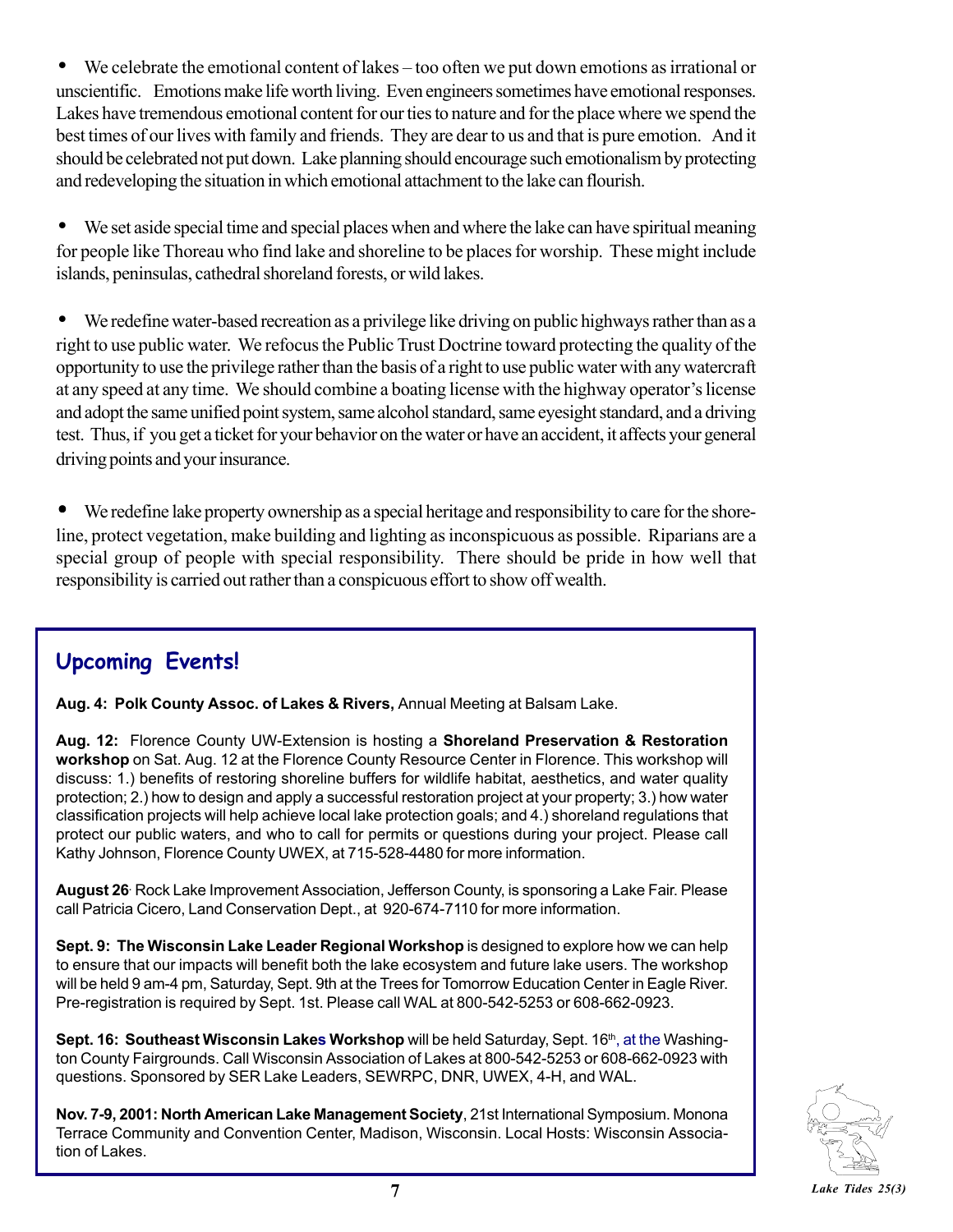## Self-Help Connects With The Cosmos

#### *by Maureen Janson, Self-Help Lake Monitoring*

Way high up in the sky, so high you can't even see it, there's a satellite taking pictures of your lake!

Most of us have some awareness of satellites. I can remember being up North as a child, spotting them moving among the stars in a clear night sky, imagining they were flying saucers. Those satellites have taken on a new meaning for the Self-Help program.

In our most exciting collaboration yet, Self-Help has already begun to share data with the UW-Madison Environmental Remote Sensing Center's collection of satellite images of Wisconsin lakes. These images, in conjunction with Self-Help data collected by volunteers on the same dates as the satellite passes over, will be used to develop a standardized methodology for classifying lake trophic state levels and various water quality characteristics.

Self-Help's collaborating partner in this study is the Satellite Lake Observatory Initiative (SLOI), part of the Upper Midwest Regional Earth Science Applications Center (RESAC), a consortium of universities, state and federal natural resource agencies, and industries in the Upper Midwest Region (Minnesota, Wisconsin and Michigan). The Upper Midwest RESAC has set a goal to develop remote sensing, geospatial analysis methods, and biophysical process models for applications in water resources as well as agriculture, forestry, and land cover.

Application of existing and new satellite imagery complements monitoring information on a spatial and temporal scale not possible with ground-based measurements. Of the many potential projects, RESAC has selected monitoring the trophic state of lakes as an initial area of development and is thrilled to work with Self-Help.

The SLOI program plans to develop a set of models to predict basic lake water quality parameters (Secchi disk depth, chlorophyll concentration, turbidity, color) from LANDSAT (satellite) data. With the help of ground sample data collected by Self-Help volunteers, these parameters can be more accurately defined creating a model for future studies. Study results will be presented at the 2001 Lakes Convention!

RESAC has developed a satellite-based lake monitoring protocol for routine use by planners and agencies across the region. Trophic state maps of lakes greater than 10 acres in size will be produced from Landsat-7 EMT+ data and for larger lakes with MODIS data.

These maps will be linked with GIS databases containing our land cover/land use maps and data and will be used to relate water quality to factors such as basin disturbance, non-point pollution sources and other landscape influences. The potential for expansion to a comprehensive statewide monitoring program also will be evaluated. Opportunities for more frequent (intraseasonal) lake monitoring of the Great Lakes in the region than what is currently provided by Landsat images will be explored using the 250-meter bands of MODIS data.

Check out these wonderful web sites for further information: http://www.ersc.wisc.edu http://tidris.ersc.wisc.edu/sloi http://chancey.ersc.wisc.edu/sloi



If you are interested in getting involved with Self-Help Lake Monitoring, please contact Maureen Janson at (608)266-3599 for more information.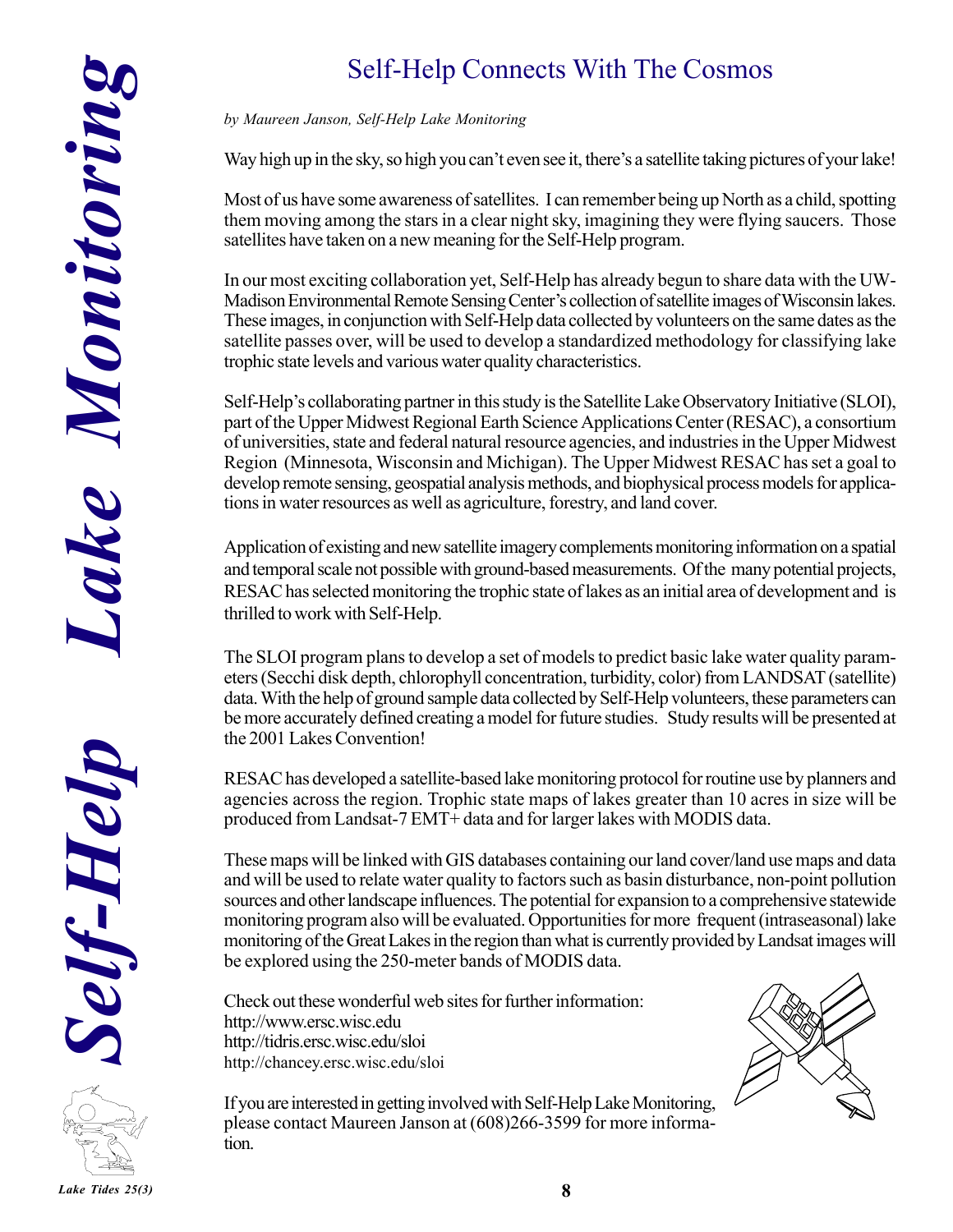## Adopt-A-Lake Water Education On The Move

*There are over 175 Adopt-A-Lake projects in action across the state. Read on for some of the project highlights of youth and adults involved in lake protection. If you are interested in starting an Adopt-a-Lake program in your community, please call Laura Felda, Adopt-A-Lake Coordinator, at 715-346-3366 or e-mail lfelda@uwsp.edu.*

#### **Buffalo County**

Gene Gardner, 4-H Youth Development Agent, organizes an annual **Conservation Day for Alma, Mondovi and Cochrane - Fountain Schools**. This outdoor event allows 5-6th grade students to learn how fishing and aquatic plants are a valuable link in keeping lakes and rivers healthy!

#### **Washington County**

Druid Lake Management District has been working with Hartford Union High School in the **SWAMP!** (Students Working Against Mean Plants)



Specifically, over the last 3 years, 30 tons of purple loosestrife have been removed from Lake Druid with the help of grant money. This summer, high school students under the direction of Greg Zimmer have restored the natural shoreline by planting several thousand native aquatic plants in areas once occupied by purple loosetrife. This fall , the students will be designing an educational display of their work for the Lake District and the community. Keep up the good work!



#### **Milwaukee County**

No water in sight, landlocked by asphalt and pavement? Lillian Krmpotich, 5<sup>th</sup> grade teacher from **Lincoln Elementary School, West** Allis District, says "bring the lake and water bugs to the students!" Over one hundred 5-6th grade students participated in exploring the wonders of the plant and animal world from a bucket!

#### **Washburn County**

One hundred eighty  $4<sup>th</sup>$  grade students from Shell Lake and Spooner School District volunteered during the **Yellow River Restoration Project** at the Spooner Fish Hatchery. With the help of the Master Gardeners, John Haack, Basin Educator, and DNR personnel, students established a native prairie site and

constructed a tile cement block that will later become a walkway at the hatchery. What a fine example of youth and adults working together!

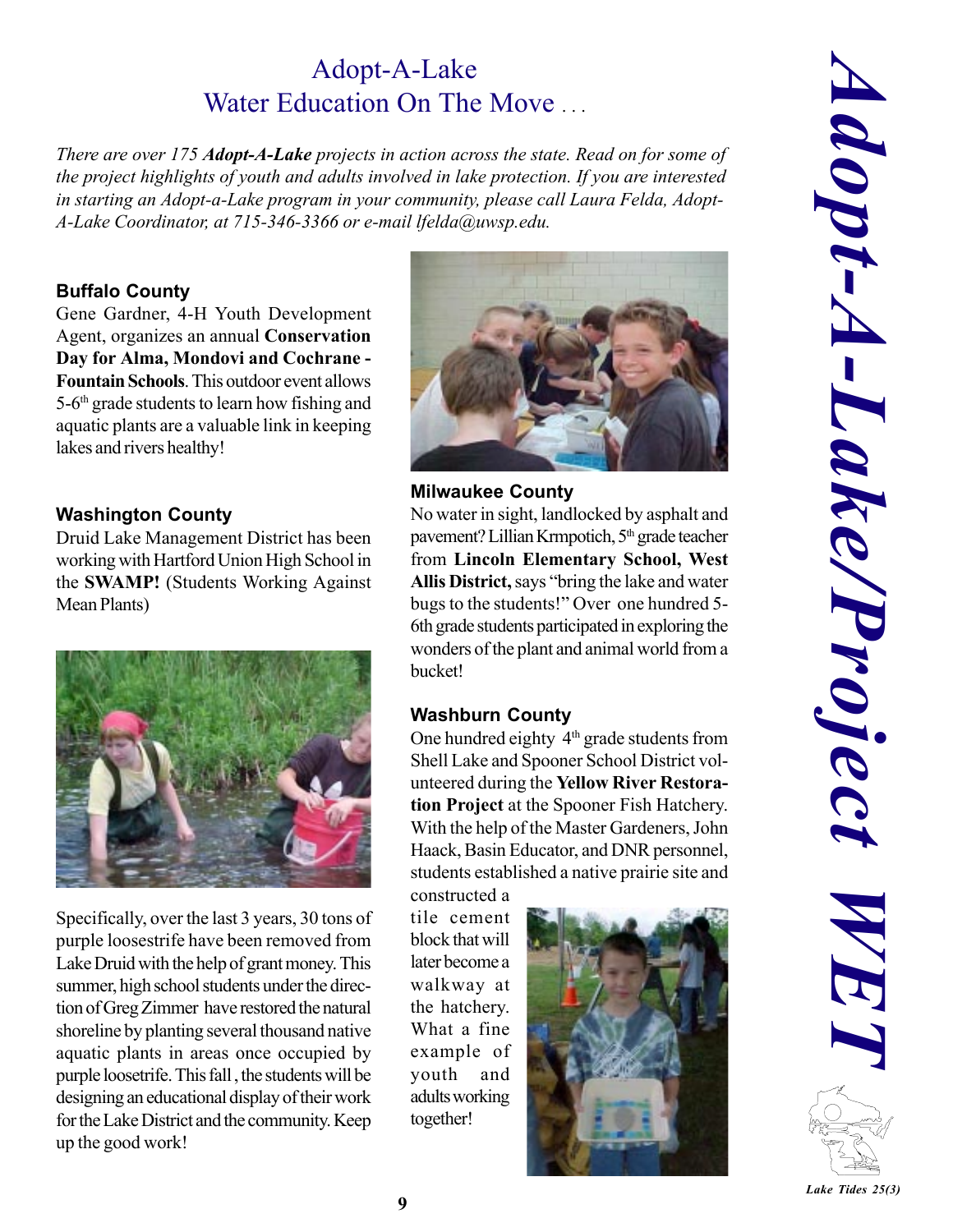## **Welcome New Lake Neighbors!**

#### *By Bob Young, Wisconsin DNR*

Itís no surprise to most Wisconsin residents that lakefront properties are a hot commodity these days. Waterfront property sells fast and usually at dizzying prices, whether it's "virgin" land being developed for the first time or existing properties being re-sold. The real surprise comes when residents already on the lake wake up one morning to the sound of chain saws, bulldozers and crashing trees. Another lot is being developed and with it goes another chunk of paradise. But wait, didn't those people already on the lake do the same thing, or the people they bought from?

Development brings inevitable changes to the lakeside landscape, some undeniably negative, at least from an ecological perspective. Yet people will continue to build as long as there is lakeshore property to build on. The challenge is to develop with the lake in mind, to minimize the impact of buildings, driveways, and bared soil. Shoreland zoning regulations provide the framework for that protection, but a good dose of awareness and education is needed up front, before the chain saw and bulldozer do their work. Without the awareness of what development means to a lake, the regulations can be seen simply as an irritant, or maybe something that limits one's personal property rights. Or maybe the new owner doesnít even know that there are shoreland regulations designed to protect the lake.



In any case, the lake and the surrounding communities, both human and wildlife, can suffer when too much soil is stripped bare, when most or all of the natural lakeshore vegetation is converted to lawn, or when the natural shore itself is replaced by an illegal sea wall or over-sized rip-rap. Fortunately, a growing number of people in Wisconsin's Lake Partnership are concerned with heading off these kinds of destructive activities before they occur. Through targeted education efforts, new waterfront property owners are being identified and given an awareness-raising packet of information, much like the "welcome wagon" approach used in rural communities to welcome new neighbors.

Several of these efforts have been around in various forms for years in the DNR, where information packets have been handed out to help waterfront owners deal with shoreland regulations and to consider lake protection concepts. More recently, a number of counties piloted projects with the DNR to develop and distribute "new owner" packets both through the mail and at county zoning offices. Those efforts have now matured into a broader Shoreland Friends Project that includes as partners the Wisconsin County Code Administrators (WCCA), Wisconsin Association of Lakes (WAL), UW-Extension (UWEX), and DNR.

This latest effort seeks to standardize the process of identifying new waterfront property owners at the county level and to support a system that allows counties to immediately send out "new owner" packets. The new waterfront owners receive educational materials that pertain to their countyís shoreland regulations, lake classification system, and basic shoreland protection principles. As with previous and similar educational efforts, the primary goal is to reach new waterfront property owners before they begin clearing their property or starting construction. Those new owners who buy properties with existing development will benefit as well from educational materials promoting stewardship and shoreland rehabilitation practices.

Many in the Lakes Partnership are optimistic that these new efforts will result in real and long-term benefits for Wisconsin's lakes. But we shouldn't stop here – there are other ways to reach out to even more new and potential waterfront property owners in the state with guidelines for lake-friendly development. In your own lake organization, consider forming a welcome wagon committee to greet all new owners on the lake and include lake stewardship information. Be sure to keep the lake protection message direct but also keep it simple – don't overload them with scores of publications

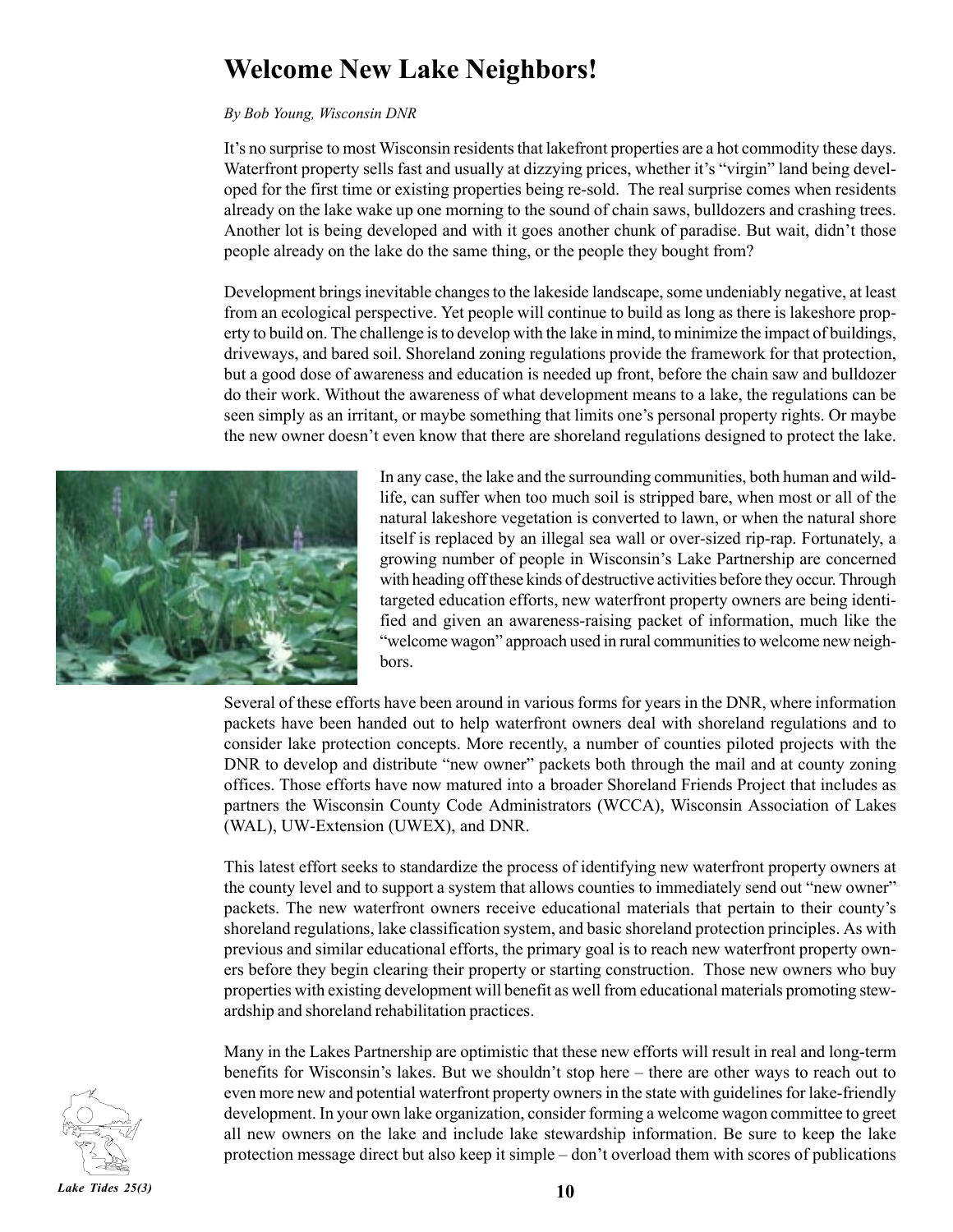and handouts that might seem overwhelming. UWEX's excellent "Life on the Edge" pretty much says it all and is available at nominal cost to your lake organization. A sheet or two with people to contact for assistance, a short welcome and "this is why your shoreline is important to the lake" statement can round out an effective packet.

In your broader local community, consider getting the word out through those who often are the first point of contact for new waterfront owners – realtors, contractors, chambers of commerce and tourist visitor centers. The Rhinelander Area Chamber of Commerce, for example, greets visitors to the area, many who stop in to inquire about buying waterfront property "up north". The Chamber has begun a pilot project with DNR to set up a display and distribute "new owner" packets to those potential buyers.

Our potential lake partners in the private sector - realtors, contractors, chambers of commerce and the like – may not have traditionally played a large role in the Wisconsin Lakes Partnership. But local lake organizations, and especially county-wide lake organizations, are in an excellent position to work with the private sector in getting out a lake stewardship message to new waterfront property owners. All it takes is the desire to make a few contacts and find like-minded partners - there are many who feel the same way about our lakes. Who knows, maybe someday lake stewardship will truly be a household word in Wisconsin.

## **Big Bass Lake Meets the Web**

*By Andy Pyzyk, Big Bass Lake Webmaster*

#### *It seems that the information age is upon us. Read on as Big Bass Lake enters the 21st century.*

My name is Andy Pyzyk and I am the Webmaster for the Big Bass Lake website. The story of the website is like this:

I began most of my web experience when our family got access to the internet in January, 1998. From that day on I always wanted to create a website. One day I went in to help my mother at her school and the librarian offered to teach me everything she knew about web design. Soon after, I made my own personal website. I decided to advance my web experience by building my ultimate dream: a website for my favorite lake where I spend all of my summers, Big Bass Lake! I collected the information I needed to make the page and began. It took me about 4 months to complete the website. On Christmas day I finished the site as a present for the lake district. I sent an e-mail to the chairman of the board with the address attached and explained that it was my personal gift to the lake. The lake people were just thrilled when they saw the page.

I thought that Big Bass Lake should join the information age and that a website should provide the landowner with all the needed information at just a click of the button. I acquired Netscape Communicator 4.5 software to make the page and a Hewlett Packard Color Scanner. Then I acquired the information I wanted on the website such as maps, pictures, budgets, laws and our lake newsletter. I made a main welcome page by scanning a picture of a pretty sunset and saving it on my Big Bass webpage directory. I found a satisfactory web page server and started creating links. The rest was pretty easy.

Recently, I attended the Big Bass Lake annual meeting and received much gratitude and applause for my work. Many people submitted pictures for the site of fish and other wildlife. I am currently 16 years old and I am going to be a sophomore in high school. I spend a lot of my time at the lake and the remainder is spent working on my 1984 Pontiac Fiero. I attend Brookfield Academy Upper School where I take an advanced computers class that also has a focus in web design. I hope that someday every lake will have what our lake community has.



**Big Bass Lake website**: http://www.bigbasslake. homepage.com/